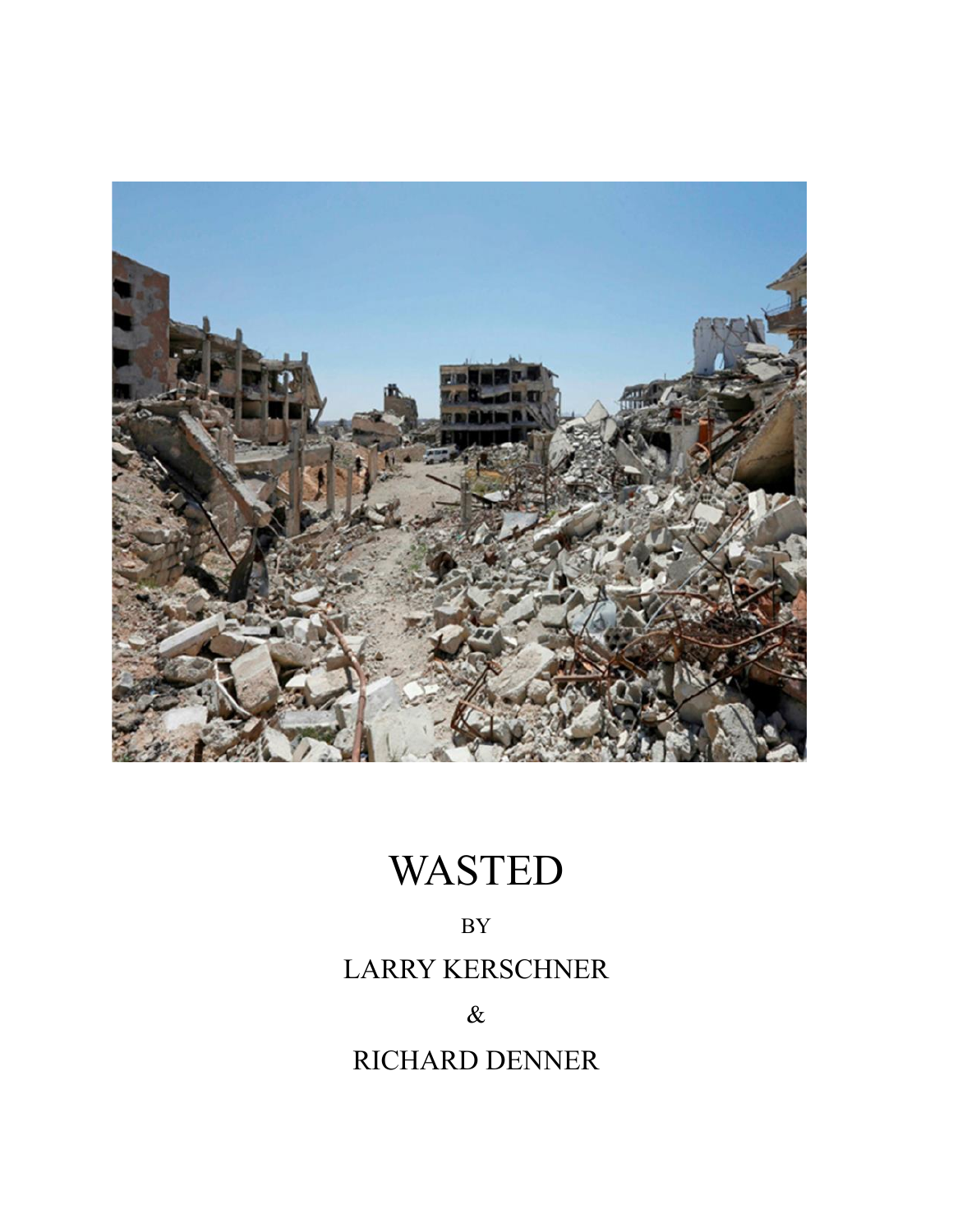| 諸行は無常                         | Impermanence     |
|-------------------------------|------------------|
| 昨日は悟り                         | Satori yesterday |
| 今日は下痢便                        | Diarrhea today   |
| これって一体何なんでしょう All things pass |                  |
|                               |                  |

### ELLENSBURG D PRESS

2022

T. S. Eliot's magisterial *The Waste Land* encapsulates mythical and historical memory, disillusionment, and despair in the wake of World War I. Kerschner and Denner's *Wasted* looks inward one hundred years later, as through the other end of a telescope. Timeless, spaceless, existential without the ism; sucked into the cycle of creation and dissolution; unraveling the frayed end of the rope from which our era dangles by a thread: "Did you think the Kali Yuga was going to be easy?"

—Jacquelynn Baas

Testimonial:

Jacquelynn Baas is a cultural historian, writer, curator, and Director Emeritus of the University of California Berkeley Art Museum and Pacific Film Archive. Her books include *Buddha Mind in Contemporary Art (2004), Smile of the Buddha: Eastern Philosophy and Western Art from Monet to Today (2005), and most recently Marcel Duchamp and the Art of Life (2019).*

Cover photo:

Jobar in Eastern Ghouta, on the outskirts of the Syrian capital Damascus on April 2, 2018. (AFP Photo)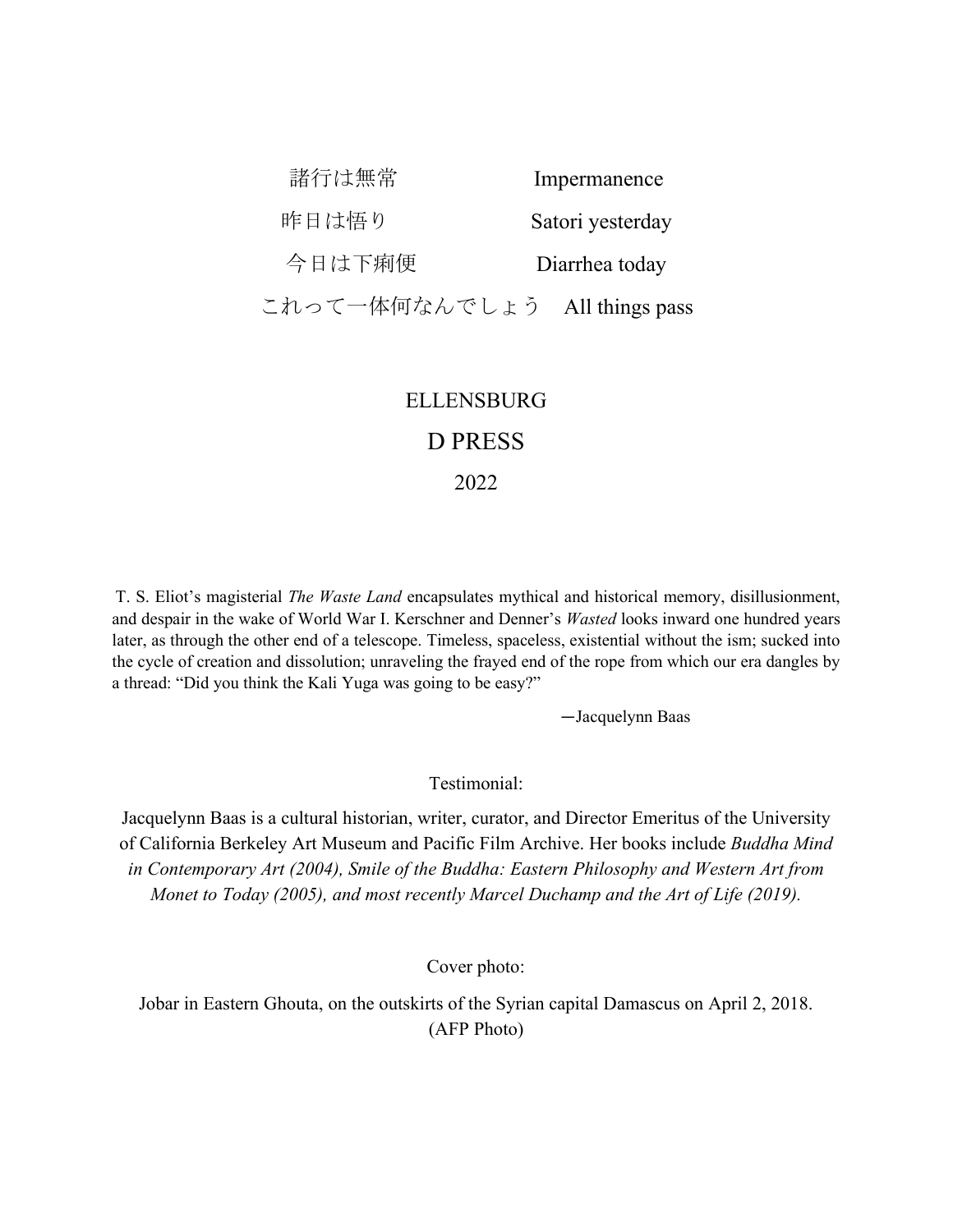

### WASTED

1. A Spy in the House of Death

Grief and loss are silent, slinking through a country soaked in blood and sorrow, the very blackness illuminating a gloomy vision inside a skull infused by a single photon of comfort flaring from a burning bush in this valley of shadows, knowing death is meaningless since life is the illusion with time offering a language of movement toward the flowers blossoming here, lighting a rocket, blazing into wonder

Bareback on horses, the two of us, an easy lope into sunlight poet lines dancing, angels in our souls, your buckskin and my paint mounts opening a gate, easy lope into sunlight through barriers I'd call sublime—with blindness upon me, yr words' resonate joy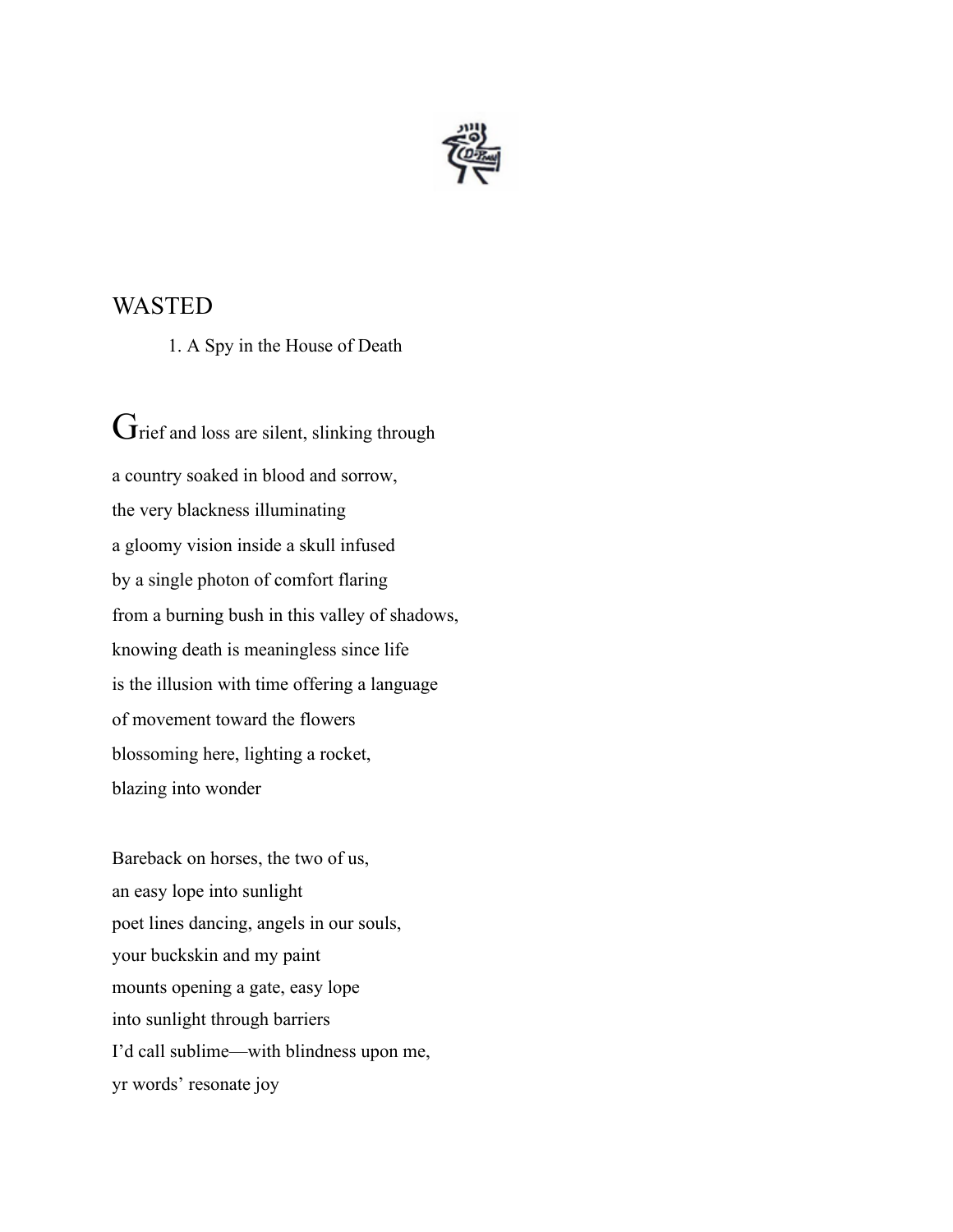felt more than seen in my own hourglass passages, messages decoded, signs in sandstone, first note on Manastash Ridge worsted, twisted—tho it is said we wasted our substance with riotous living, prodigal sons don't really change their minds, just run out of money If it once becomes dark, there's no chance of a Snark—we have hardly a minute to waste! when likely wasted—

Was it Robert Duncan or Paul Celan who said something has wreckt the world I am in, something or nothing, in or out obscuring everything that is not me? A road enters town and leaves, Hwy 97, Old Highway 10, University Avenue, before that, 8th Avenue, before that, way way back a winding trail, for Lewis and Clark led by Sacagawea on their way to Snoqualmie Pass, now traffic whipping by a row of modest homes with frail facades taking the brunt of a coded society

controlling the air, the water,

the fire—I am what I think, from threshold to threshold. a light beam in this unreal city

2. Socrates Quizzes His Student

Socrates judged that poetry feeds the weakest part of the soul—Gregory Corso believed that it makes no difference whether a poem is abundantly distributed or not as long as it holds the truth and power of the poet's advanced consciousness it will

Whether understood or not, whether accepted or not, reach the main and general consciousness of mankind in time and thereby benefit it—such is the poem's magic and this is the true mystery of poetry, its ability to advance and better the lot of our minds

Reading poetry as a form of voyeurism the poet from County Sligo announced on Zoom that she thought she was live her bright sparkling words certainly were she upset the secret banshee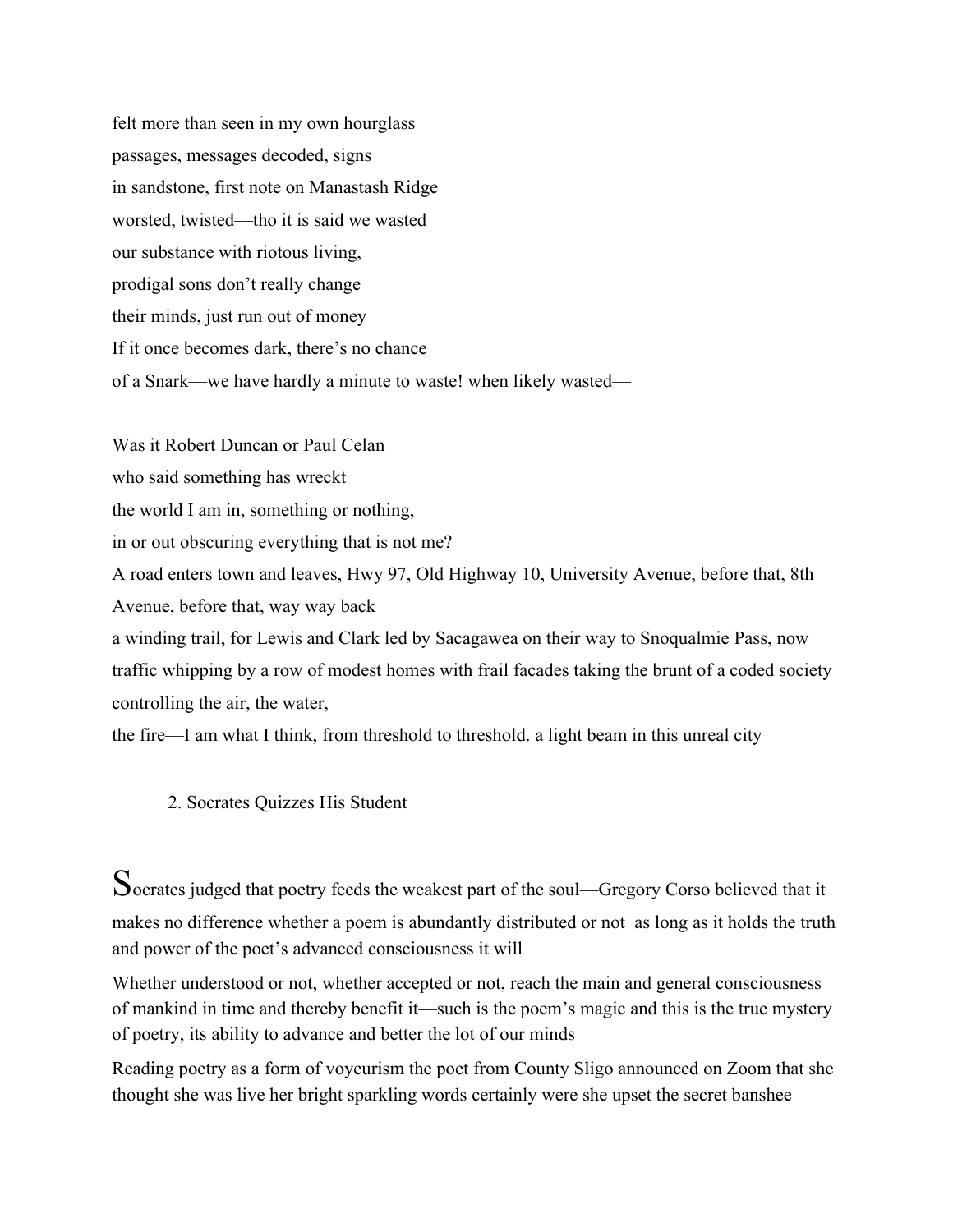whose presence warned of an impending death in the house sunshine

Was definitely not wanted there needing a furtive quaff from his poetry bottle a covert spy from the house of words just held on the very best he could manage Inshallah! At 5000 degrees the shadow silhouette of her body was imprinted on the stone steps in Hiroshima as if some Kilroy was there

J. Edgar danced in his tutu for his G-man lover while he and Eisenhower refused to acknowledge their African relatives

Elephants and dolphins gather around their dead—dogs are said to eat their own vomit

Except for humans, animals of the same species do not generally devour each other

When Socrates quizzes his student on poetic meters, Strepsiades declares that he knows quite well what a dactyl is and gives him the finger

Lucky Lexi living long loving life laughing at the eternal footman, for the time being the time being, remembering winter in Fairbanks awaiting Allen at the airport, us exhaling little cartoon balloons of CO2

Space, oh, there's plenty between us, but time makes it impermanent—if there was No phenomena, there'd be no time—clocks die when their time is up I've heard the Queen is some kind of lizard person Waiting, am I early or am I late— or am I?

You have learned about all there is to know loving it and dotting it down

I drown out the sirens' seductive tune

> as the dancers dance in the limpid light of noon

away from another newsy day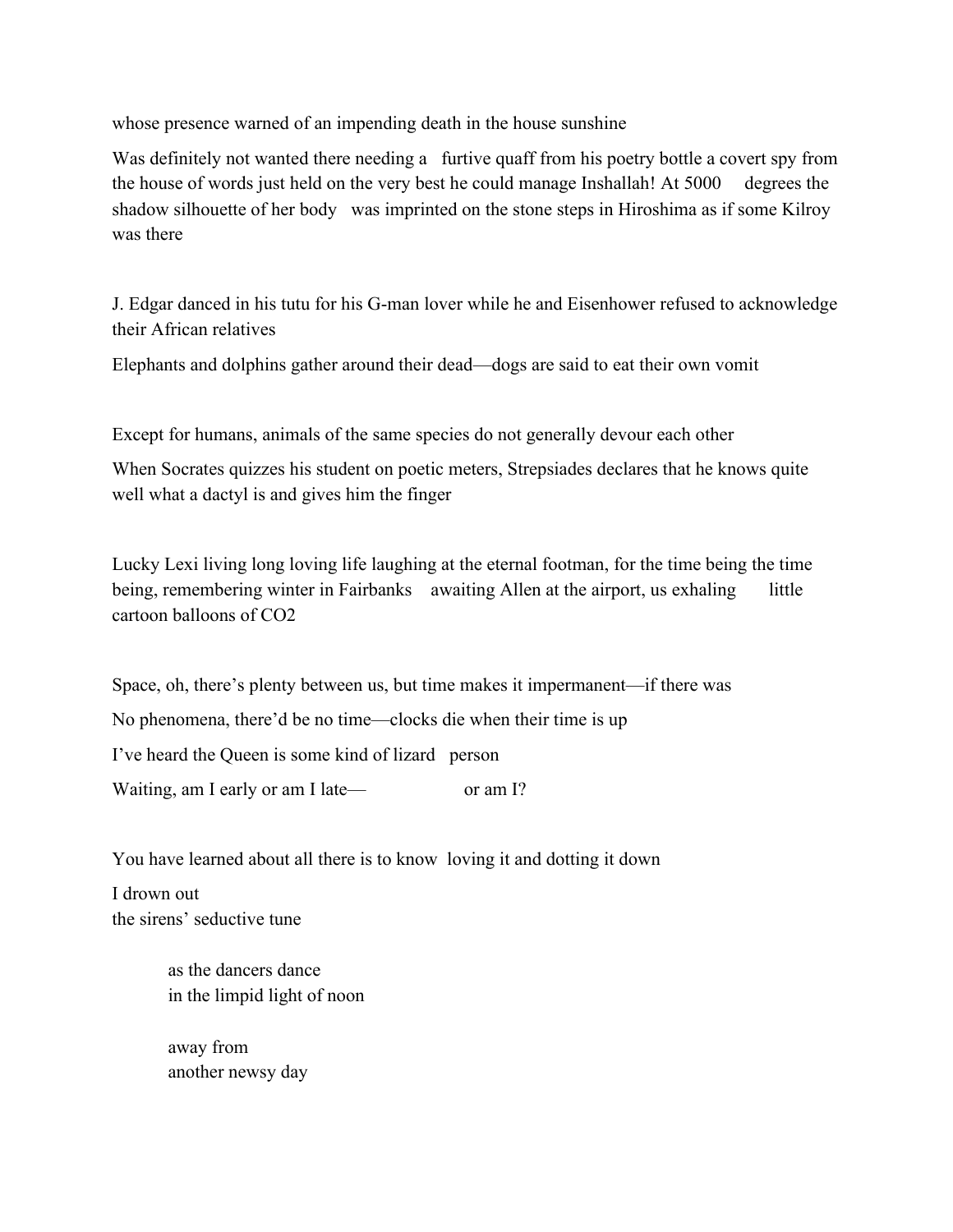Hurry up. It's time.

#### 3. Burning Down the House

 $\Gamma$ rom the Med on meds, heading towards dead filled with espresso. Palatine radioed that the rats are fighting in the hallways with light sabers. The Republicans (not the Irish kind) charge a woman with murder for a self-induced abortion. SCOTUS is aghast but silent so far.

violent from the north/

 cold/ my bones ache white rushing roar/ wind/ my teeth chatter slanting/snow/screen/ blind/ my mustache freezes steaming caribou liver/ hidden/ my belly rumbles **BASE** The Source From whence comes the poem

"inspiration"

need to fulfill promise

result of a prayer, or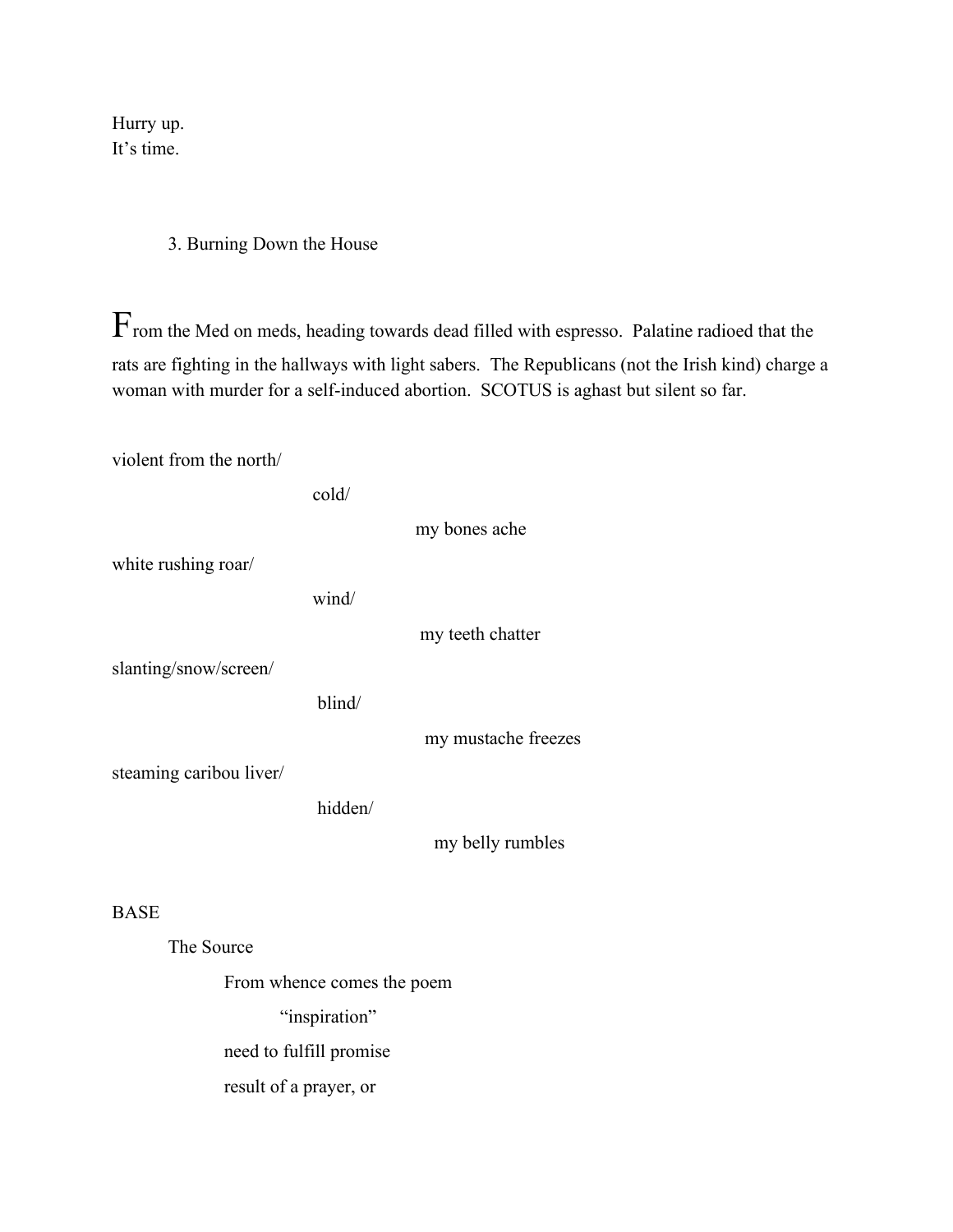#### habit

#### Inspiration

flooding feeling, bliss

#### the Zone

vision-external-vision

#### Apocalyptic need

to write like crazy

#### PATH

Make the poem

"We've come to bring you metaphors for your poems."

mind treasure is a Ter

Chaucer as Garab Dorje

Shakespeare as

Guru Rinpoche

Build like a box

a Grail for Gail—a poem

for her birthday, an occasion

inside out

Subconscious, or natural

first word

best word

beauty

outside in channel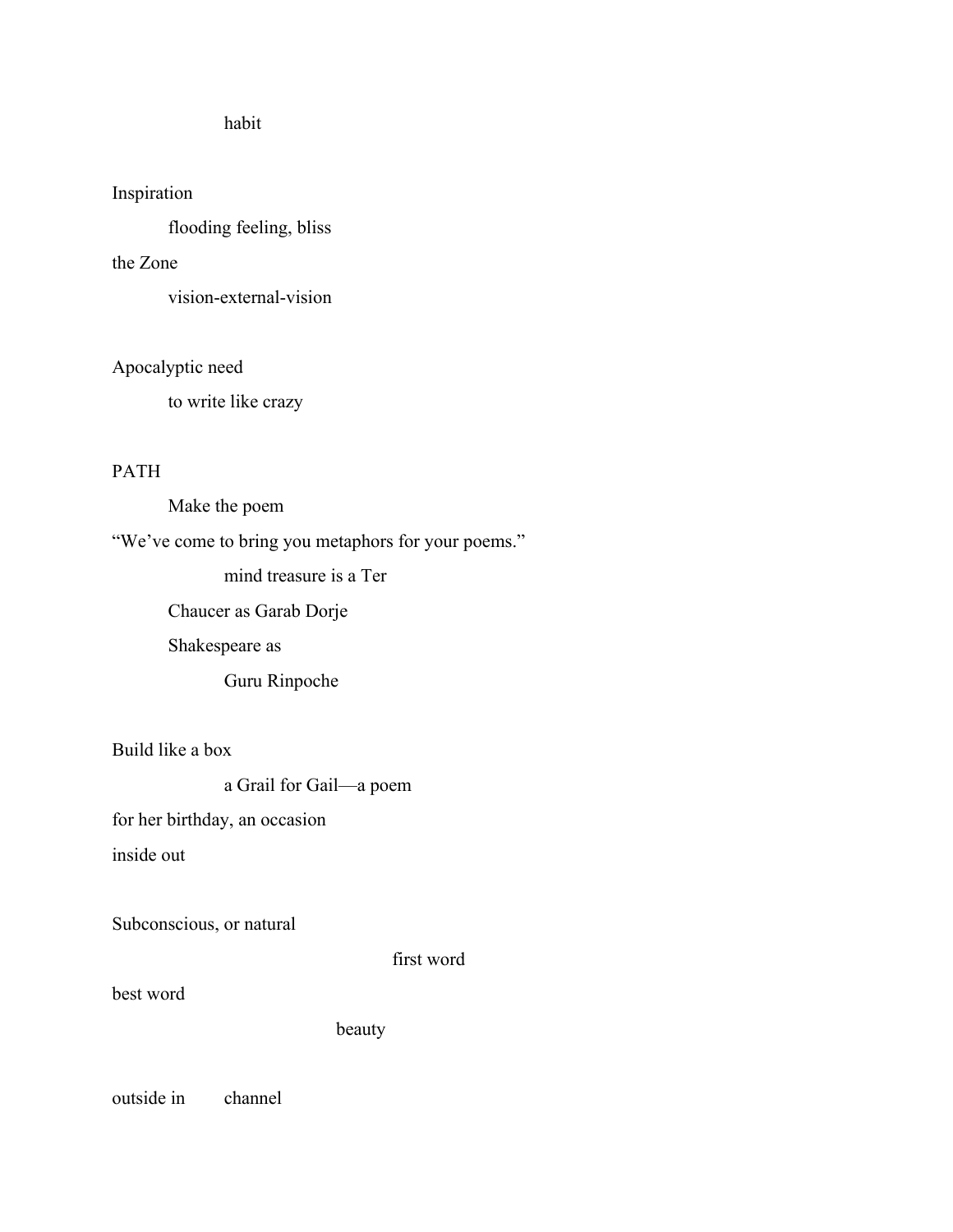#### ghosts, Martians

The Muse

Demons/Angels

Mind Ter

the Subconscious

Magic poetry IS spell-ing

Hypnotic intoxicants, both

"Just starts to happen"

Visualization – mind

Breath/rhythm – energy

Word – body

Tulku Sang-ngag dances The Dance of King Gesar

#### FRUIT

Somehow things come together Brought its own solution

which was very poetic

Taught me how to draw

a bunny

Saying something

is more appropriate

than you could dream of

Saying something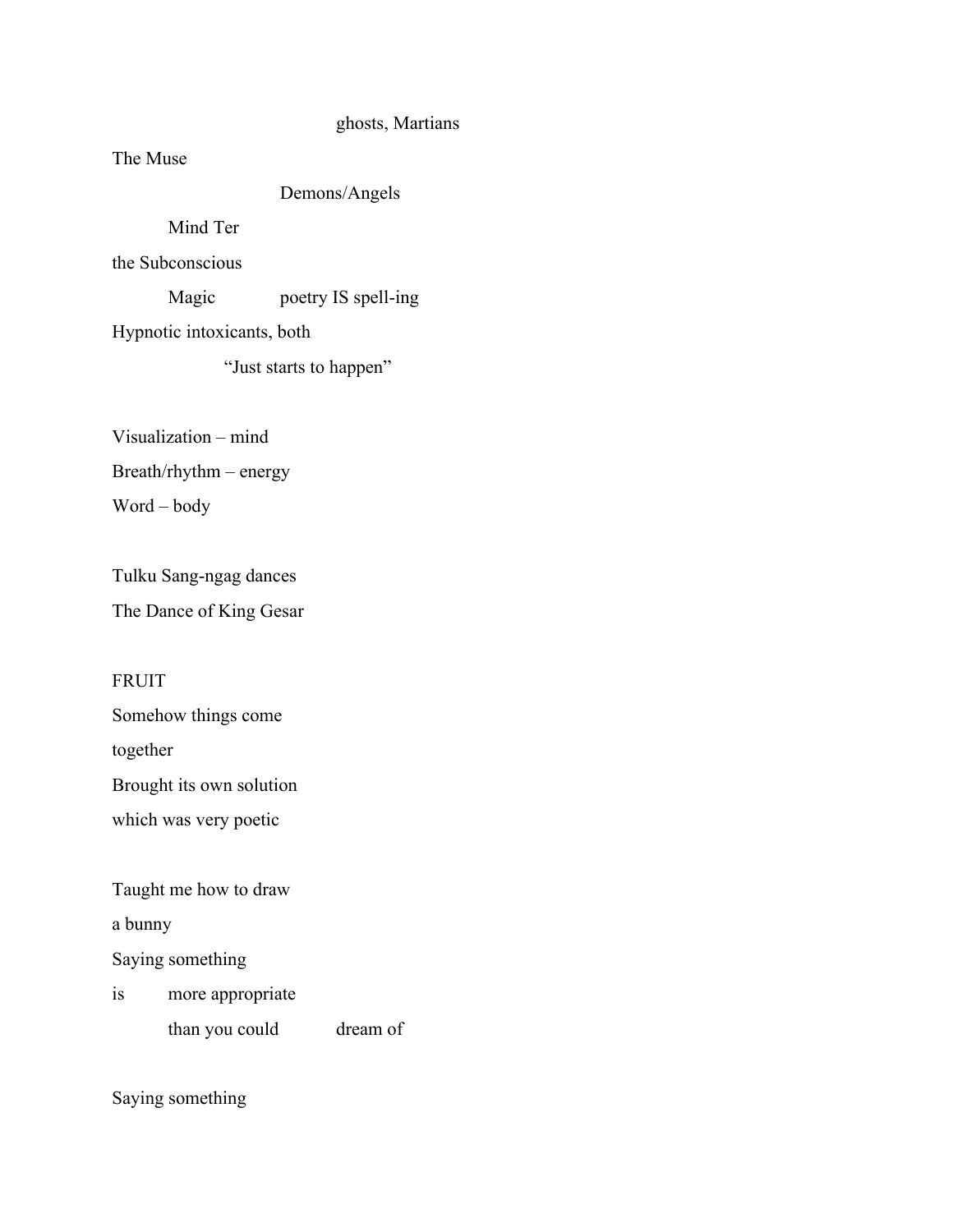#### more profound

### even if you don't get it

Crow story—

how he got a drink

In the poem I was

able to cry

To name it kills it

"My cat died the other day."

Confessional poem, in the 50s sheared in a pen,

and then you stamp it

Don't want you to miss

the point

"Capture

phrases

that

come to

mind"

The occasion arises

by the occurrence

then, you somehow write it: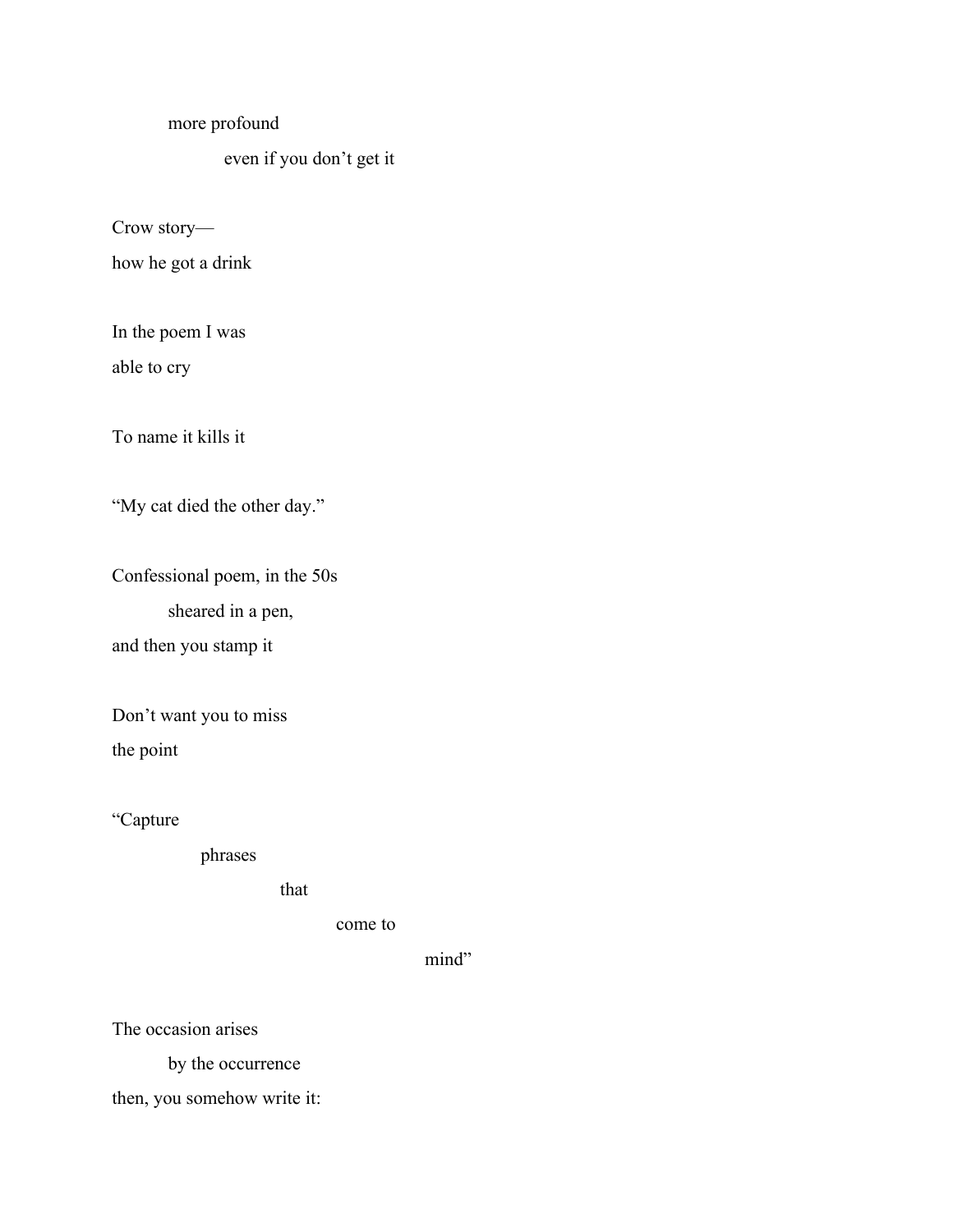"…from an antique land."

Stuff coming into life

that haunts you of

#### things I said

I shouldn't have

things said

I could have said better

things other people said

"It was a beautiful day, and I want to remember it."

"Misery comes from every direction."

"Whatever are we going to do about it, we can't always be watching TV?"

"I feel like a blind man who

doesn't know where he is."

Inner story

a séance a poem a book a skit the voice of the Supreme Source

"Did you think

the Kali Yuga was going to be easy?"

Poetry of the mind

poetry of the voice

poetry of the body

Quack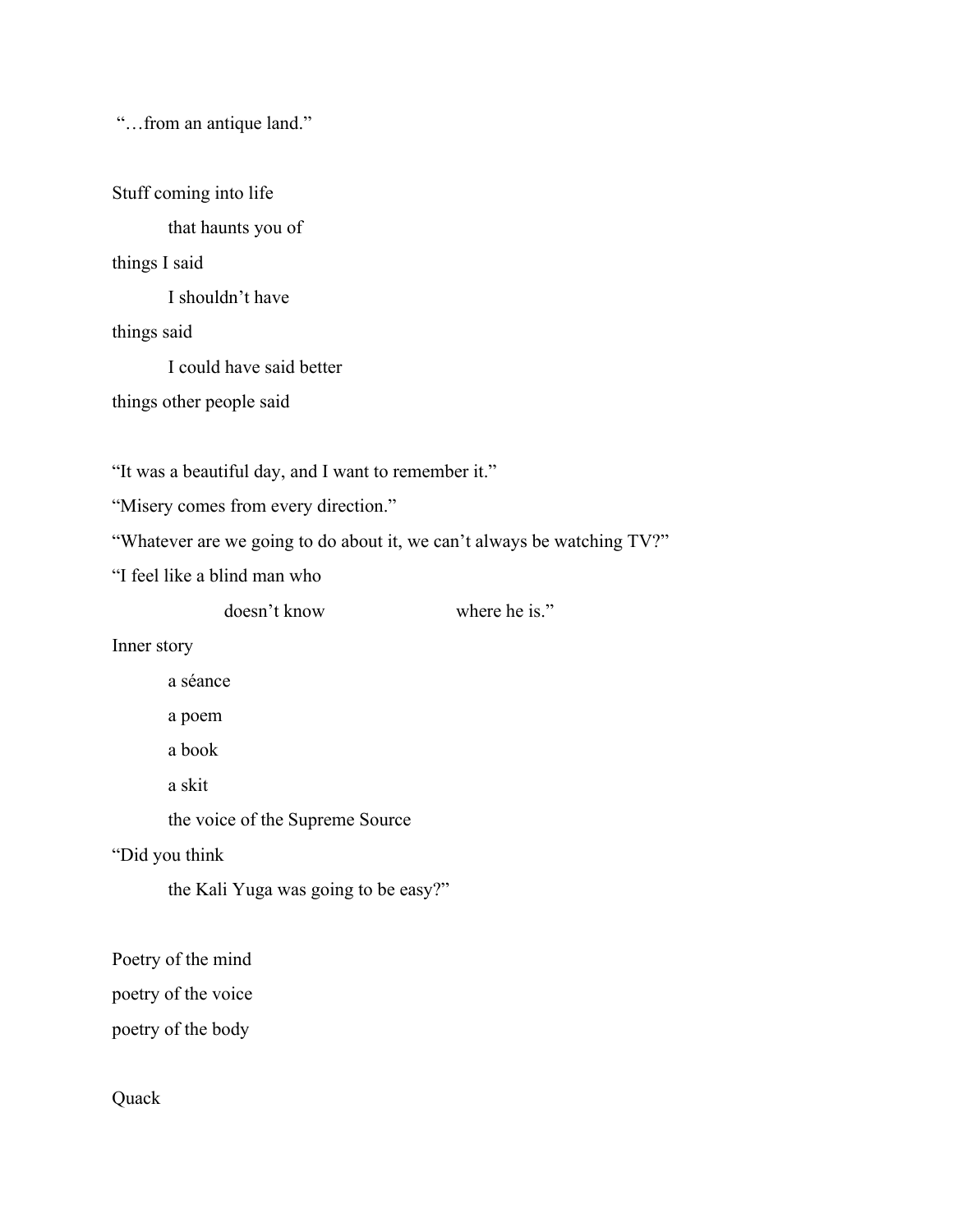**Quack** 

**Quack** 

4. Death By Air

The Covid thing. A breathing thing. Smoke from fires, all summer, from every direction. <sup>A</sup> breathing thing. And then, *Waldenstrom Macroglobulinemia*, a rare blood disease catches me unaware, sneaks up like a smyler with a dagger beneath his cloak and nearly snuffs me out. A breathing thing. So, being a master of meditation, I holed up for a year, took online philosophy classes at CWU and wrote essays on subjects ranging from ecological degradation to psychedelic katabasis, allegorically synthesizing the emptiness within with the emptiness without and doing chemotherapy. I'm in remission. Lucky me, I have a brave son, like Virgil, who was my north star and guided me through the labyrinth of life.

Next, I was diagnosed with a case of Chronic Obstacle Pulmonary Disease, followed by a bout of pneumonia. Breathing things. The pneumonia put me in the intensive care ward at the local hospital. The doctor said I was septic. I had shot right through the Bardo of Dying into the Bardo of Supreme Reality and, sitting in full lotus in bed, I began my practice of Consciousness Transference, until the nurses stopped me, saying I was making monitors flash. After ten days of intensive care, I returned to the Bardo of Life.

5. What the Doctor Said

Smoking Gauloises and sipping espresso sitting on the deck above Deep Bay, Socrates said to ask why being gut shot is such a long and painful way to go and also to ask who makes a killing out of killing?

so the hospital chief admin called me into his office: "We are like a family here, we treat each other that way, so we don't really need a union. We treat each other like family."

Me: "So if we are just one big family, then a contract won't make a difference, will it?"

$$
\mathbf{AH} \quad \mathbf{AH} \quad \mathbf{AH}
$$

------------------------------------